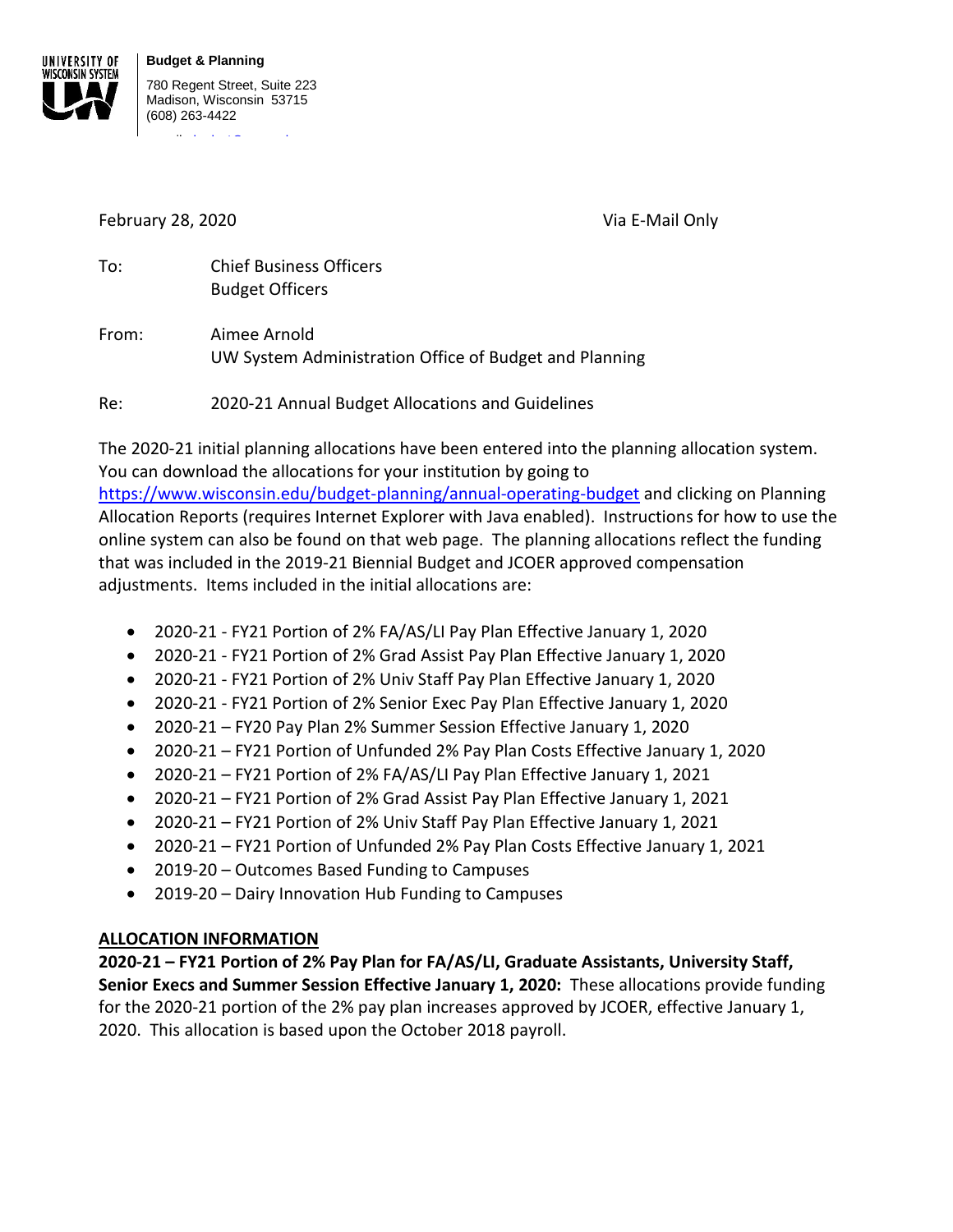**2020-21 Unfunded Pay Plan Costs Effective January 1, 2020 and January 1, 2021:** These items allocate reductions to reflect the unfunded pay plan costs related to the fee share of compensation and the associated fringe benefit adjustments in 2020-21 due to the tuition freeze. The allocations have been distributed based on each institution's share of the UW System's pay plan allocation. This item has been allocated as "undistributed". Please see the "Additional Forms" section below regarding the process for allocating these undistributed funds.

**2020-21 – FY21 Portion of 2% Pay Plan for FA/AS/LI, Graduate Assistants, and University Staff, Effective January 1, 2021:** These allocations provide funding for the 2020-21 portion of the 2% pay plan increases approved by JCOER, effective January 1, 2021. This allocation is based upon the October 2018 payroll.

**2019-20 Outcomes Based Funding:** Outcomes based funding was originally held by JFC until a plan was approved for use of the funds. While the funds were distributed in FY20 as a budget transfer, they were not added to the 2019-20 annual budget. This item allocates those funds to the institutional base budgets in 2020-21. This item has been allocated as "undistributed". Please see the section "Additional Forms" below regarding the process to allocate the undistributed funds.

**2019-20 Dairy Innovation Hub**: Like the Outcomes Based Funding, the Dairy Innovation Hub funds were provided as a budget transfer in FY20. This item allocates those funds to the institutional base budgets in 2020-21. This item has been allocated as "undistributed". Please see the section "Additional Forms" below regarding the process to allocate the undistributed funds.

## **FINANCIAL AID**

The Financial Aid memo and reallocation of AOP (403) and Lawton (406) funds will be sent in mid-March.

## **ADDITIONAL FORMS**

**Distribution of Undistributed:** The two Unfunded Pay Plan Costs allocations, Outcomes Based Funding, and Dairy Innovation Hub were all built into the allocation system as "undistributed", allowing institutions the greatest flexibility on how it will be built into the budget. The form for reporting the actual distributions back to System Administration can be found on the UWSA website at: [https://www.wisconsin.edu/budget-planning/annual-operating-budget/#forms-and](https://www.wisconsin.edu/budget-planning/annual-operating-budget/#forms-and-templates)[templates](https://www.wisconsin.edu/budget-planning/annual-operating-budget/#forms-and-templates) and is called "2020-21 Distribution of Undistributed Template." Please submit a separate form for each allocation. The fringe benefit rates that can be used for these distributions are included in the forms.

## **PAY PLAN INFORMATION FOR PROGRAM REVENUE FUNDS**

The 2019-21 Biennial Budget included funding for a 2% pay plan implemented on January 1, 2020 and an additional 2% pay play implemented on January 1, 2021. Budgets (in total, not by person) for 2020-21 will need to include the second half of the 2% pay plan implemented on January 1, 2021.

Questions regarding CAT related issues should be directed to Jen Goytowski [\(jgoytowski@uwsa.edu\)](mailto:jgoytowski@uwsa.edu). Distribution of undistributed related issues should be directed to